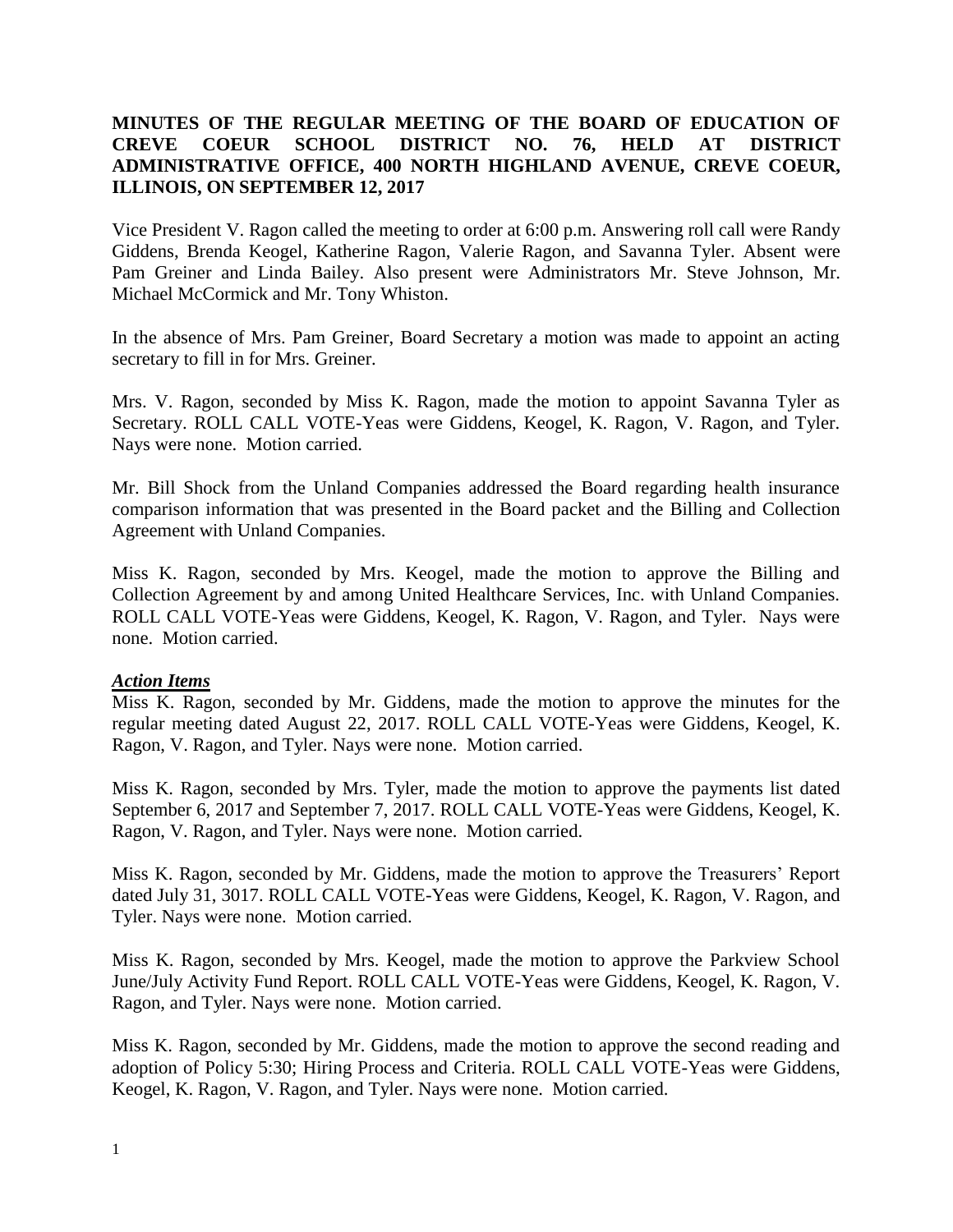Miss K. Ragon, seconded by Mr. Giddens, made the motion to approve Administrative Procedure 1:20-AP; Checklist for Handling Intergovernmental Agreement Requests. ROLL CALL VOTE-Yeas were Giddens, Keogel, K. Ragon, V. Ragon, and Tyler. Nays were none. Motion carried.

## **Information Items**

Vice President V. Ragon updated the Board of upcoming events. Labor/Management meeting is September  $13<sup>th</sup>$ , Technology Committee meeting is September  $25<sup>th</sup>$ , next regular Board meeting is September  $26<sup>th</sup>$ , Central Illinois Valley Division Dinner meeting is October  $26<sup>th</sup>$  in Dunlap, and the Chicago Conference is November  $17<sup>th</sup>$  through November  $19<sup>th</sup>$ .

Mr. Whiston updated the Board regarding Out-of-District enrollment, water testing, and building maintenance repairs.

Mr. Johnson updated the Board regarding student enrollment, meal counts, ten year life safety needs, motivation speaker, East Peoria Homecoming Parade, DARE, flex schedules, and PARCC scores.

Mr. McCormick updated the Board regarding Evaluwise program, playground repairs, color days, Parent Club meeting dates, Scout registration, PLC meetings, meal counts, and PARCC scores.

Mrs. Keogel will be scheduling a Building and Grounds Committee meeting to discuss the Ten Year Life Safety repairs and informed the Board that the District may need to seek bids to repair blacktop at the bus barn.

### *Closed Session*

Miss K. Ragon, seconded by Mr. Giddens, made the motion to enter into executive session for Appointment, Employment, Compensation, Discipline, Performance, or Dismissal of Specific Employee(s) of the Public Body, Student Matters, Collective Bargaining Matters between the Public Body and the Exclusive Representatives of its Employees and Review of Executive Session Minutes from the regular meeting held August 8 and August 22, 2017 at 7:35 p.m. ROLL CALL VOTE-Yeas were Giddens, Keogel, K. Ragon, V. Ragon, and Tyler. Nays were none. Motion carried.

(WHEREUPON THE BOARD ENTERED INTO EXECUTIVE SESSION AT 7:35 P.M.)

### *Resume Regular Session*

Mrs. V. Ragon, seconded by Miss K. Ragon, made the motion to resume regular session at 9:15 p.m. ROLL CALL VOTE-Yeas were Giddens, Keogel, K. Ragon, V. Ragon, and Tyler. Nays were none. Motion carried.

No action was taken on adding applicant to substitute custodian list.